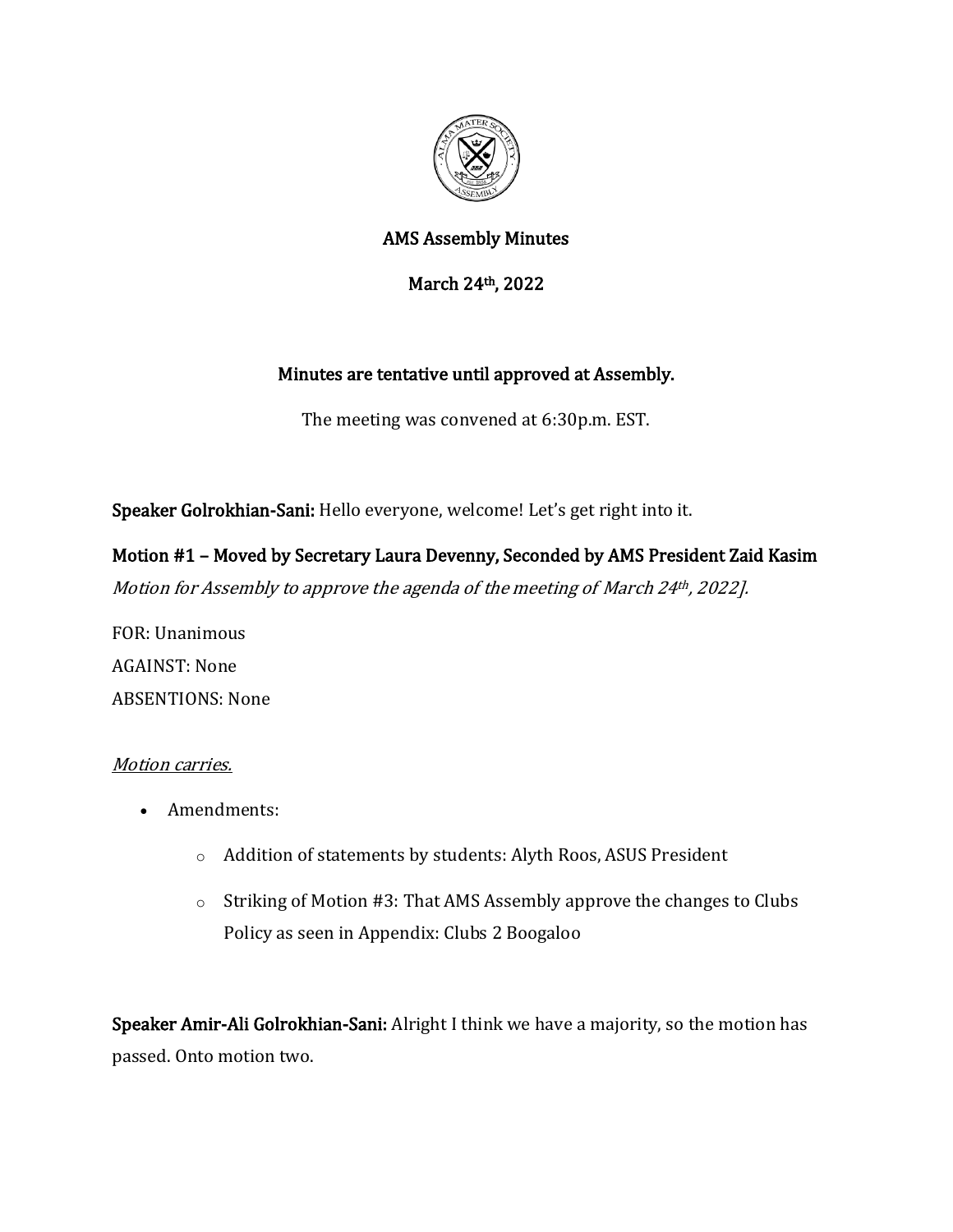#### Motion #2 – Moved by Secretary Devenny, Seconded by President Kasim

Motion for Assembly to approve the minutes of the meeting of February 16th, 2022.

FOR: Unanimous AGAINST: None ABSENTIONS: None Motion carries.

Speaker Golrokhian-Sani: Okay, now on to Speaker's Business.

#### Speaker's Business

Speaker Amir-Ali Golrokhian-Sani: I'll begin with our land acknowledgment:

Cataraqui or Kingston, as we understand it today, is abundant in history and modern-day traditions of many First Nations and Metis. In particular, the Alma Mater Society would like to acknowledge that it's Anishinaabe and Haudenosaunee territory which Queen's University resides on. These lands surrounding the Great Lakes are immersed in thousands of generations of indigenous history, including language, art, celebrations, and resilience. We recognize that it was within the Crawford purchase of 1783 that these lands were made available for settlements, and the agreements made were upheld by the First Peoples, but not the British crown or later the Canadian government. While we work on these lands as uninvited guests we actively benefit from the oppression of indigenous peoples. Because of our settler positionality, we have an obligation to listen to indigenous voices, and we must act in ways that will condemn past and ongoing violence against indigenous peoples and support positive change.

As a branch of the Society that strives to connect student leaders and facilitate positive change and student advocacy on Turtle Island, we strive to maintain the core values and teachings from indigenous peoples. We are incredibly grateful for the ability to do so. As the Secretariat Office facilitates Assembly, elections and Judicial Affairs, it is our duty to ensure the voices of indigenous and marginalized peoples are amplified, as well as provide resources on how we can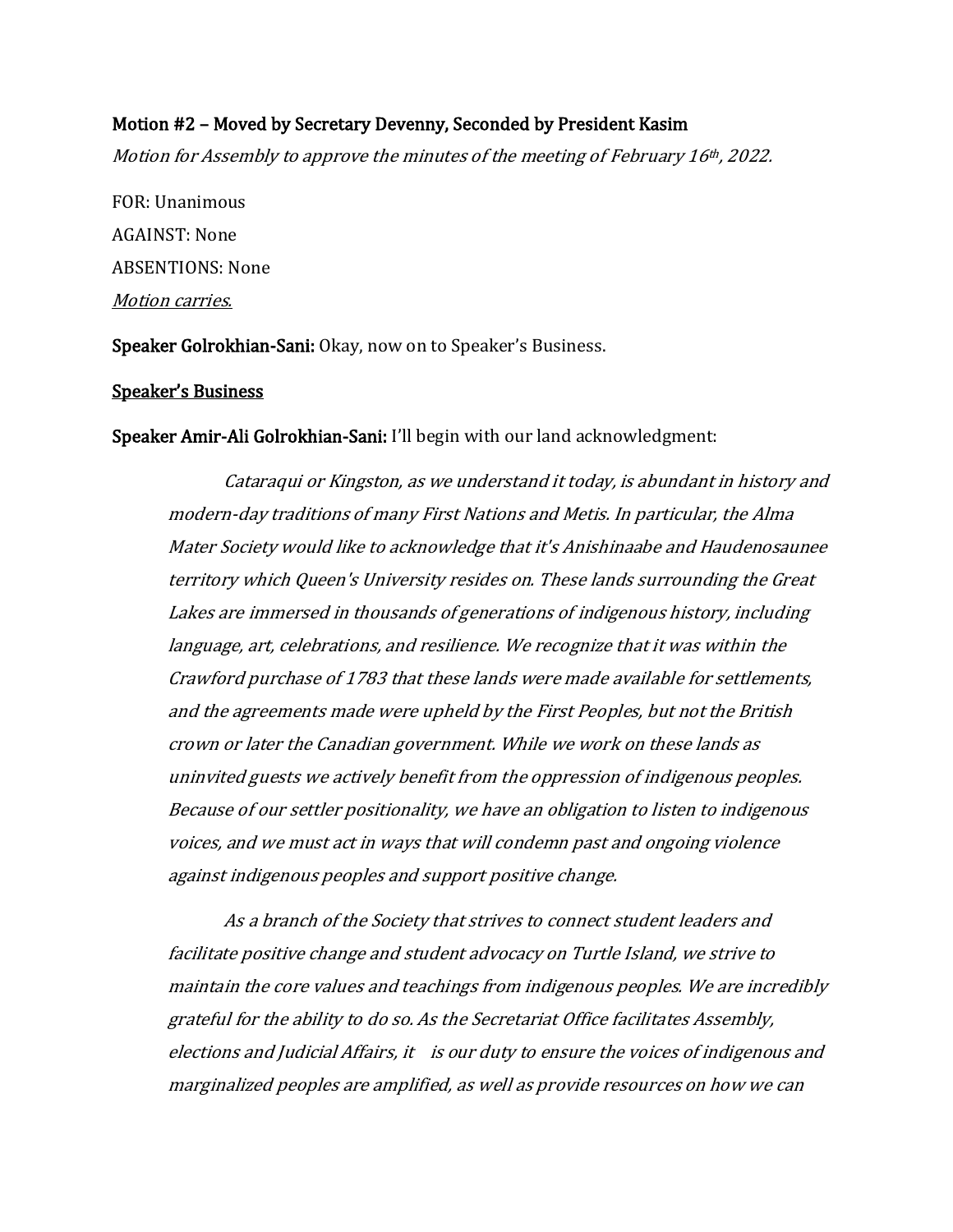facilitate and help in advocacy that is important. We encourage all members of the Office as student leaders, to reflect on privileges that they have been afforded on this land, and use it to ensure campus safety, accessibility, and impact for all students. As settlers on this stolen land of the Anishinaabe and Haudenosaunee peoples, we must continue to educate ourselves and strive to decolonize every layer of our governance system and curricula, and to indigenize our learning. The resilience of indigenous peoples and their traditions should be applauded and inspire strength and kindness in us all. The Wampum belt covenant should be used as our compass as we navigate our journey of reconciliation with indigenous people of Canada. The Anishinaabe and Haudenosaunee people had a mutual understanding of how to share the land and resources peacefully with one another. By living on this land, we must also abide by these values.

Speaker Golrokhian-Sani: Friendly reminder to everyone to please turn on their cameras if comfortable, and I'll remind Assembly that only Voting Members may raise their hands. With that we can move on to guest speakers.

### Guest Speakers

Guest Speaker Taryn Mckenna: Hello, I'm here to provide some insight into the Student Experience Survey. My work is to support and facilitate the ongoing conversation, education, and development of ideas around how to improve campus culture and climate at Queen's. I would like to share the basics of the survey for those of you who might not be super familiar with it, as well as some of the results, but I would like to focus mostly on the actions and next steps. I appreciate that there was already a really wonderful land acknowledgment so I won't do another one, but I would like to just acknowledge that in my work at Queen's, I do understand the significance of community and place as I work to assess campus climate. And I acknowledge that education has played a specific role in colonization and that it will also play a role in moving us forward. I acknowledge that the work to positively impact campus cultures is a process of continual learning and unlearning, and that absolutely includes decolonization.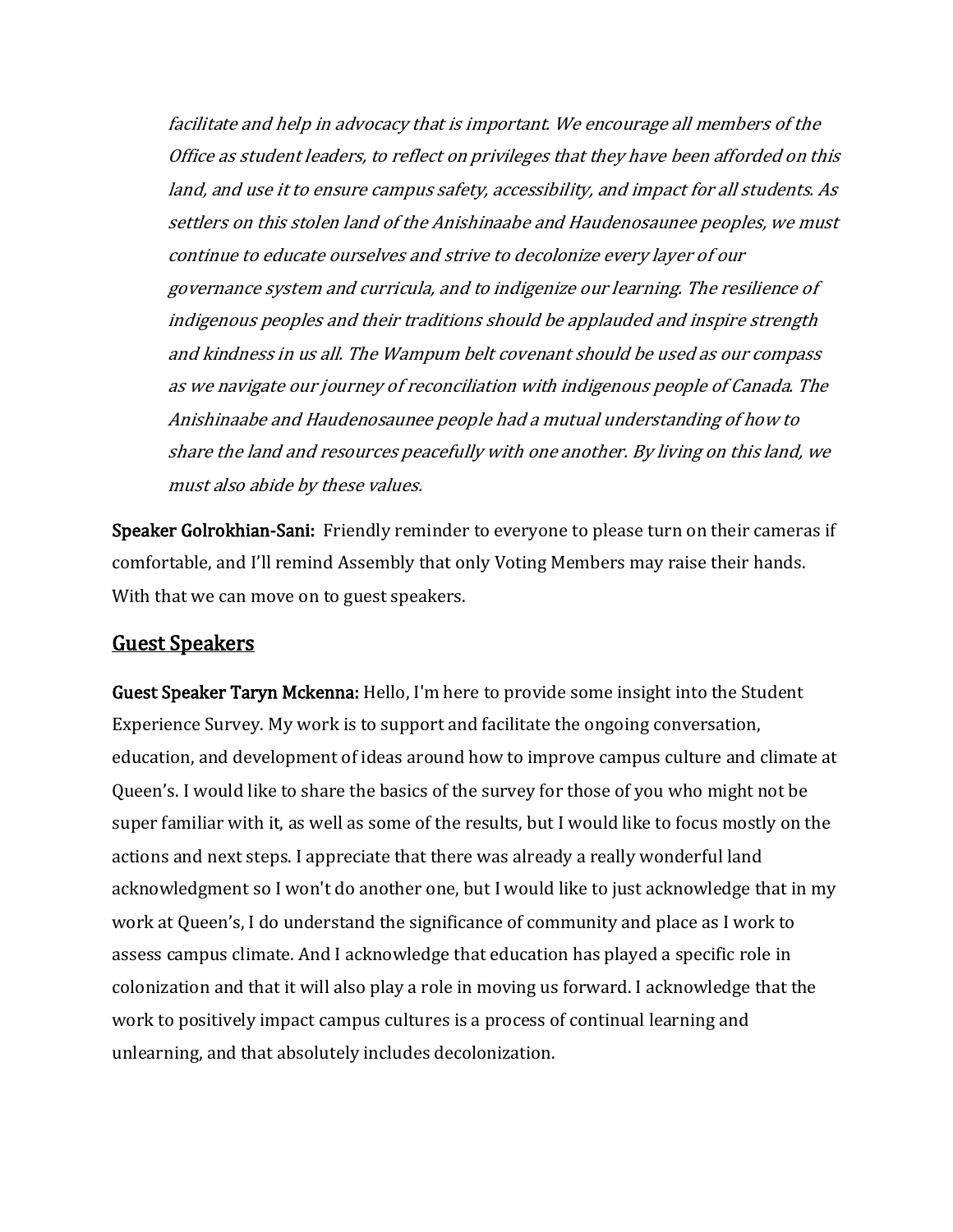I'm going to give, as I mentioned, a brief intro and some of the results and then some actions. The survey addresses harassment, discrimination, and sexual violence, and I understand that these can be very challenging topics for some folks, so if you do feel the need to step out or mute or do whatever you need to do, please feel free to do that as well. And there are some after-hours supports on the screen there for anyone who feels like they may need them.

OK, so a brief overview of this survey: it was sent out to students last March, and it is a campus climate survey and it responds to a need to benchmark overall campus culture and climate related to diversity, inclusion and sexual violence, and introduce campus climate metrics to measure campus culture and progress in the impact of anti-racism and anti-violence initiatives. Now if you're familiar with the Declaration of Commitment to Address Systemic Racism, it commits senior leadership to several actions intended to foster a climate of inclusion at Queen's, including efforts to introduce campus climate metrics to measure all of these things.

One component of the Declaration focuses on an important but specific aspect of the student experience at Queen's, and it is about giving a voice to the lived experiences of Queen's students related to equity, diversity and inclusion, indigeneity and sexual violence. And I think it's worth mentioning that students, particularly QTBIPOC students, courageously have shared their stories of victimization in order to allow the university to learn and hopefully improve the campus culture here.

Prior to the release of the results, the Student Experiences Survey Student Advisory Group was formed in May of 2021 to provide input regarding student perspectives to the Student Experiences Project team. It was made up of student leaders across campus who met monthly to discuss results and provide updates on action items and generally give a student perspective throughout the process. These students were paid for their contributions to the Student Advisory Group. The team included members from the HR and Equity Office, Office of Indigenous Initiatives, Principal's Office, academic operations, Student Affairs, communications, 4 Directions, and Yellow House. The Co-Leads were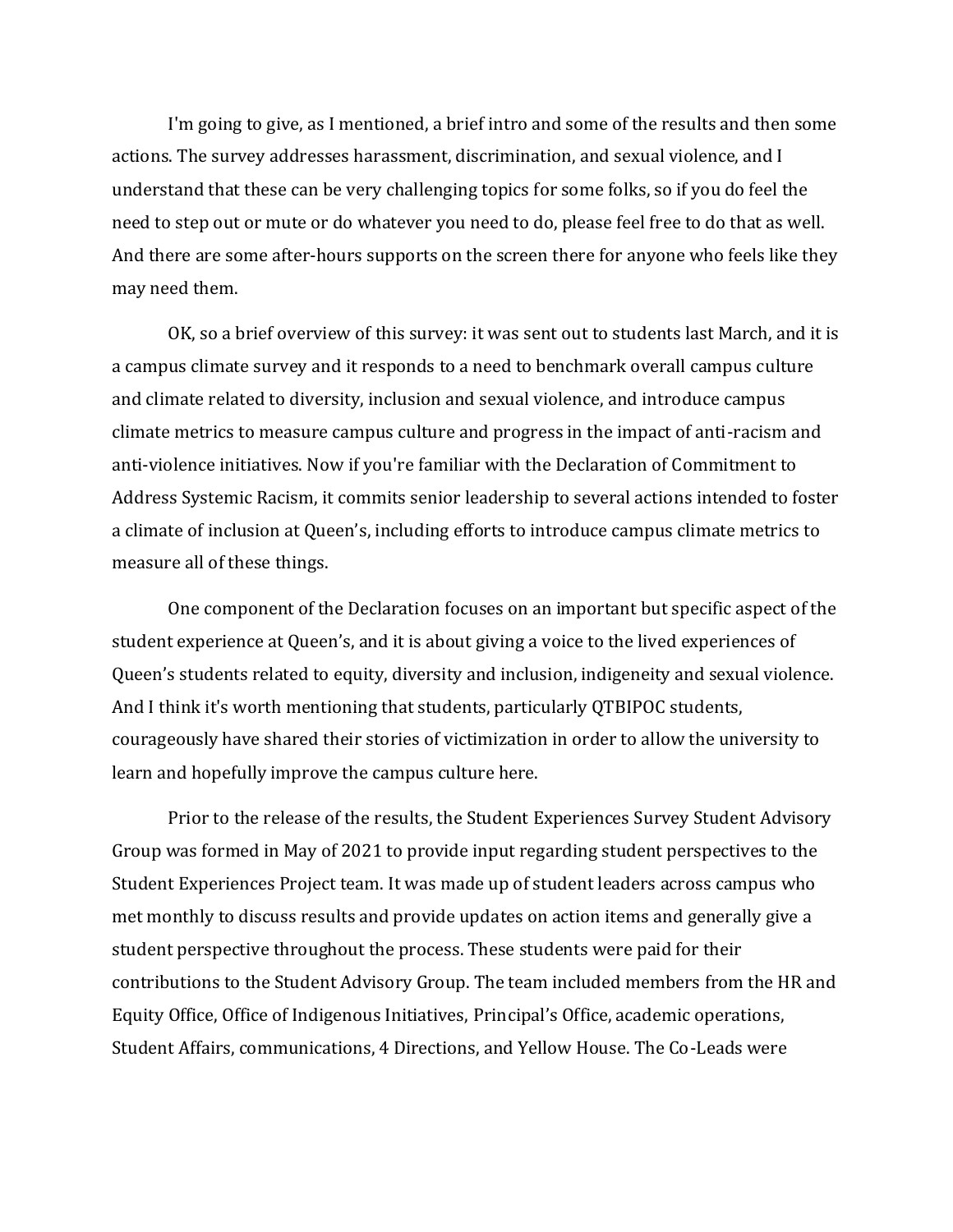Stephanie Simpson, the associate VP of Human Rights, Equity and Inclusion, and Carina Fitzgerald, the Assistant Dean of Student Affairs.

17% of registered students responded to this survey and it confirms that equitydeserving students, including black, racialized, non-binary, trans, indigenous students and students with disabilities have fewer positive responses to questions about belonging, inclusion, diversity, feeling safe and connected to campus, harassment, discrimination, and food and housing security.

It also showed that certain demographic identities are more likely to experience sexual harassment and sexual violence, and more likely to report that sexual violence is an issue at Queen's. And so, early December, the Student Focus Report was released after the initial snapshot of results in the fall, and it details two statistically significant findings in themes. A statistically significant finding is one in which it is very likely that the pattern is reflective of a real pattern, not due to chance. So that means that there was a certain threshold that needed to be met in order to report it.

This report amplifies student voices. It identifies priority areas for action identified during student consultations. It raises awareness of student services, supports, and resources, and outlines next steps to advance campus climate with actions and accountability. This is also part of the promise to students that their voices will be heard, and a commitment under the Declaration to share the results widely and to act on these results as well.

I'll mention just a few of the stats that were high level results in the survey. So 94% of respondents reported feeling safe at Queen's. However, the percentage of equitydeserving students who do not feel safe is quite high. More than 1/4 of student respondents who identified as nonbinary or Two-Spirited reported they didn't feel safe on campus. 20% of all trans student respondents said they did not feel safe on campus, and 19% of black women. It is clear that equity-deserving and marginalized students report far higher rates of *not* feeling safe at Queen's.

When asked, "have you experienced harassment or discrimination?", 17% said they had experienced harassment or discrimination, and only 5% formally reported the incident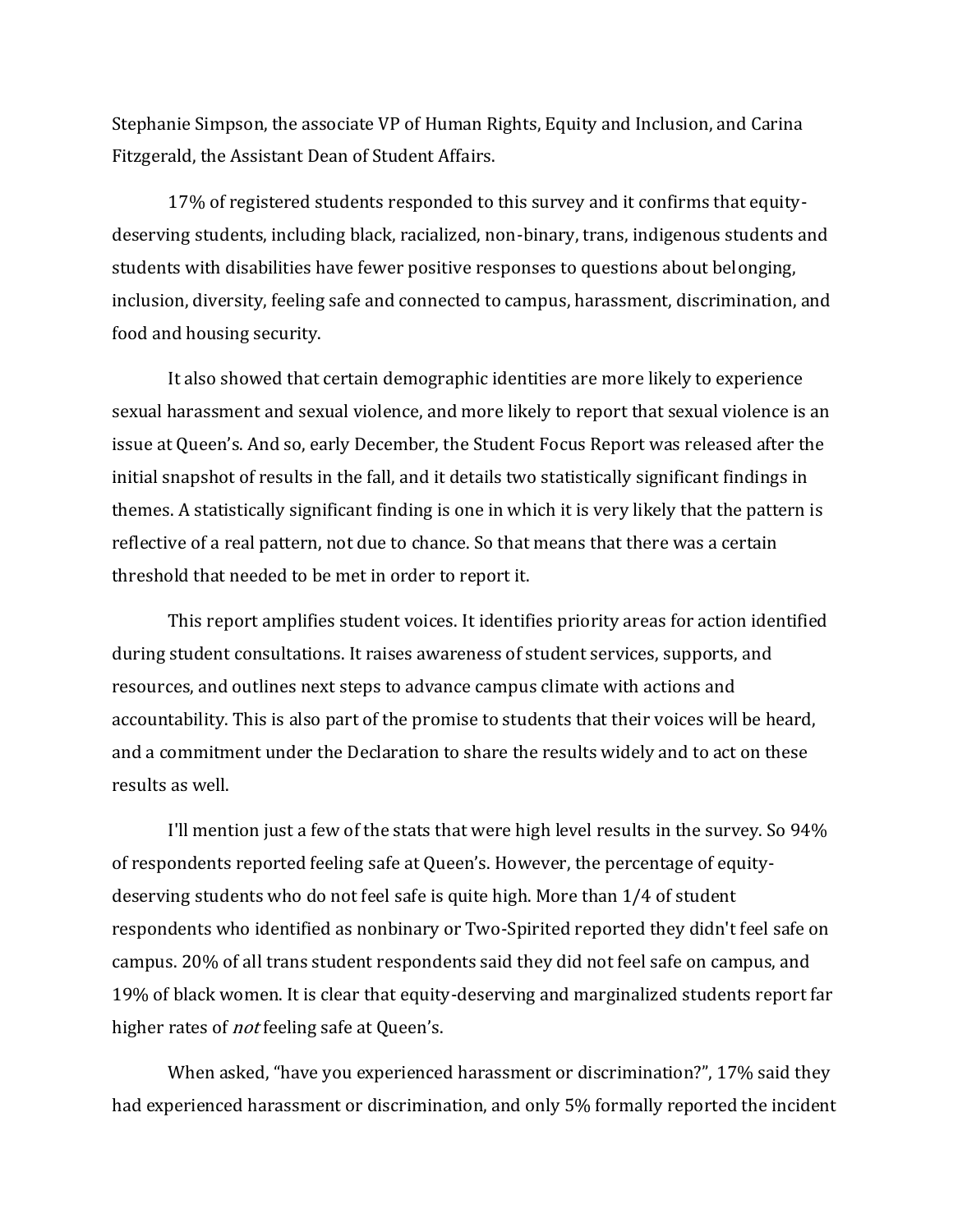to the school. And there are a number of reasons for why people didn't report, the top reason was that respondents believed no action would be taken, they were afraid they wouldn't be taken seriously, and they just wanted to forget what happened.

On the topic of campus culture and connectedness, when asked to reflect on the statement "all students feel welcome and supported by students at this school, regardless of background or identity", it was a 50/50 split between "agree" and "disagree". With the same question, but referring to staff, was 64% agreed.

On food insecurity, 13% said "yes", they had experienced food insecurity and this rate was higher among first-generation students and students who identify as having a disability. And when it comes to housing insecurity, 9% said "yes", they had experienced it. 1st generation students and international students reported higher rates of housing insecurity than other students. When asked, "do you feel that issues of diversity and inclusion or adequately addressed in student organizations?", 75% said "yes" and when asked the same question about supports and services for students, 66% said "yes". And finally, when asked "in your opinion, how much of a problem is sexual violence at your school?", 64% of women, 60% of non-binary or two-spirits students, and 43% of men respectively, agreed that it was "definitely" or "somewhat of a problem" at Queen's.

So I'm going to give you a few actions and resources that were either created in alignment with or as a direct result of the Student Experience Survey results. You've likely heard of a number of these, and I'll only highlight a few, one being the new unified Harassment and Discrimination Policy, as well as the Insight Tool. And if you're not familiar with the Insight Tool, it offers an opportunity for those who've experienced or witnessed harassment or discrimination to anonymously share their story and contribute to positive systemic change. So whether or not a student decides to make a formal complaint, sharing this information can still paint a powerful picture and help the university take a meaningful step. And if the students are unsure as to whether or not to file a formal complaint or go through the Insight Tool, they can always speak to a human rights advisor for confidential support.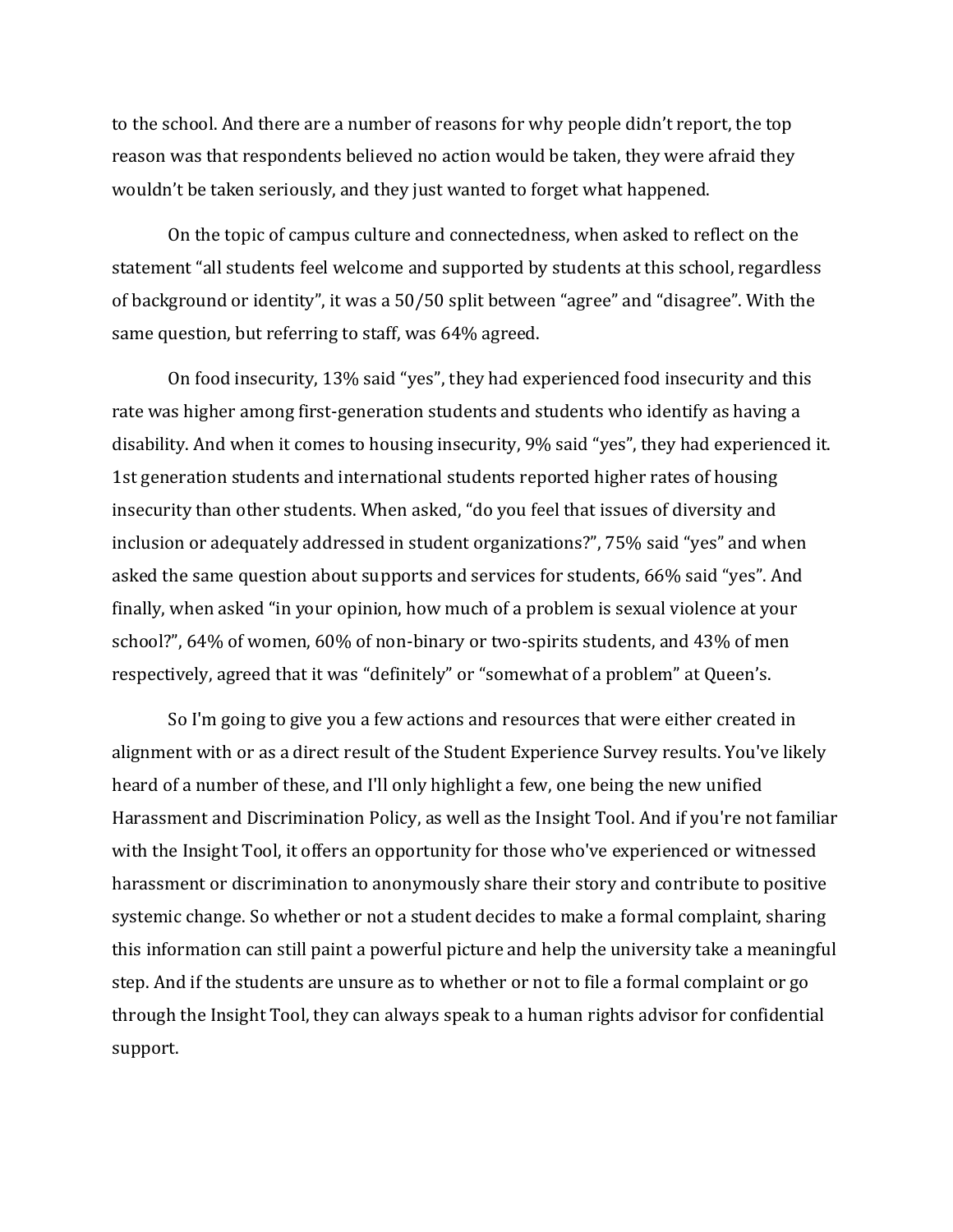A few highlights from campus culture and connectedness: the Equity Ambassadors are BIPOC students on campus who help incoming students with the admissions process and welcoming them into their first year. The Undergraduate Equity Self-Identification Form allows students who have accepted an offer to Queen's to identify as an equitydeserving student, and there are a number of new roles as of this year, including Sexual and Gender Diversity Advisor Kilmartin in the Yellow House, who is amazing, a BIPOC Wellness Advisor, and the creation of my role as well to address the results of the Student Experiences Survey. I should mention that faculties have access to the results as they pertain to students within their own faculty, and they are taking action as they see appropriate within.

A few things worth mentioning: The Inclusive Queen's website hub, which provides resources and tools for students on the topic of equity, diversity, inclusion, and indigeneity, and a few other new roles, counselor, a second cultural counselor at 4 Directions, the Commitment Scholar Awards which provide bursaries, and financial aid for equitydeserving students. And then on the topic of sexual violence prevention and response, expanded peer-led gender-based violence prevention and response, community outreach and student support, a sexual violence counselor at Student Wellness, and consent-focused residence programming for first-year students.

The last piece here is the work that I have been doing since I joined the Queen's community in November. I've been working with the Student Advisory Group to implement student engagement about this survey, the results and the related actions and next steps. There is an Instagram account to promote and share the work that I'm doing under the Shift Project, which is the new name for all the initiatives related to the Student Experiences Survey. Open student feedback sessions happened in January, and the central theme for the student feedback session was "what does it safe and inclusive campus look like to you?". It was just a safe space for open dialogue on how to make Queen's safe and inclusive for all students.

I have been connecting with student governments on how I can support EDII within their initiatives. The podcast "The Shift Podcast" will be coming out in April, and it features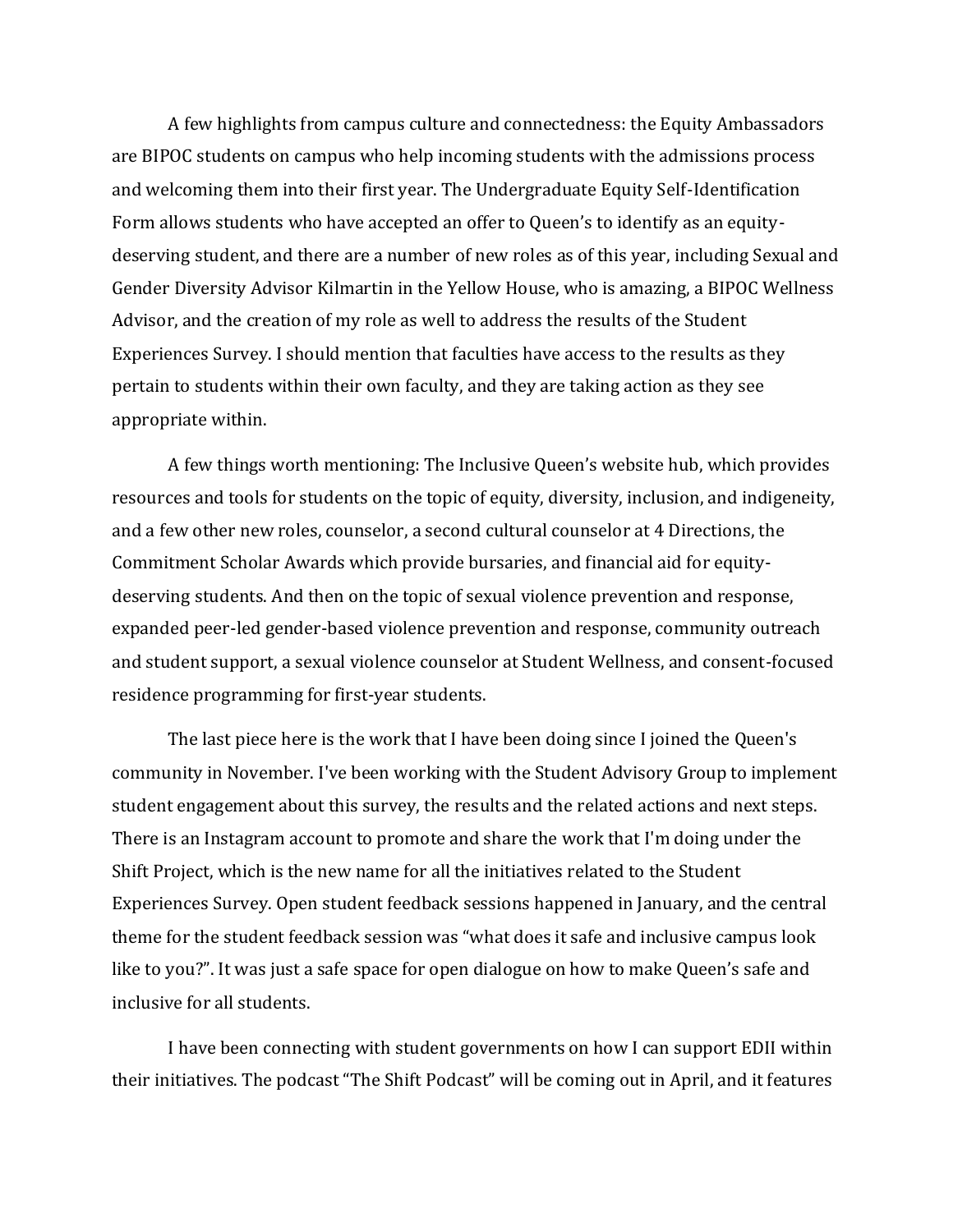students from equity-deserving or historically-underrepresented communities who come on and speak about their lived experiences at Queen's and how their experience was shaped by their identity, their visions for safer and more inclusive campus, and what needs to happen for there to be a meaningful and lasting culture shift.

The Sunday Supper series aims to encourage open dialogue in a safe space and address the experiences of students on Queen's' campus. And again, this is always informed by the results of this Student Experiences Survey. The first one happened in February, it was on the topic of creating safe and affirming spaces for trans, non-binary and two-spirit peers. And then this Sunday, the second one coming up is creating a culture of consent. Registration is still open if that sounds like an event that any of you would like to attend and you can find information about that on the Queen's calendar. Student Voices Week is next week, it starts on Sunday and goes to the following Saturday, and this week celebrates equity-deserving student voices on campus for a range of events and initiatives run by student clubs and the university. It's a great opportunity for students to showcase their advocacy work, learn about equity-focused initiatives at Queen's, and most importantly engage in a conversation about how to improve campus culture at Queen's. The next survey will be coming out next year and will be released every two years again after that, and it will help us measure the progress and the impact of the EDII work that we're doing on campus, including the work that I'm doing under the Shift project.

Thank you very, very much for letting me come infiltrate your space today to share this information. I think that it is very important that this is a team effort. I think that is the only way that we will see lasting and important change here at Queens. I know that this work is never done and that the work to change systems and structures can feel incredibly challenging. But I do think that the more we are able to band together and have a dialogue and actually commit to acting on what we've learned from the survey, the more we'll be able to contribute to a culture shift. If anyone has questions, comments, concerns or would like to just generally chat about any of this, please do feel free to reach out. Thank you very, very much for having me and for listening.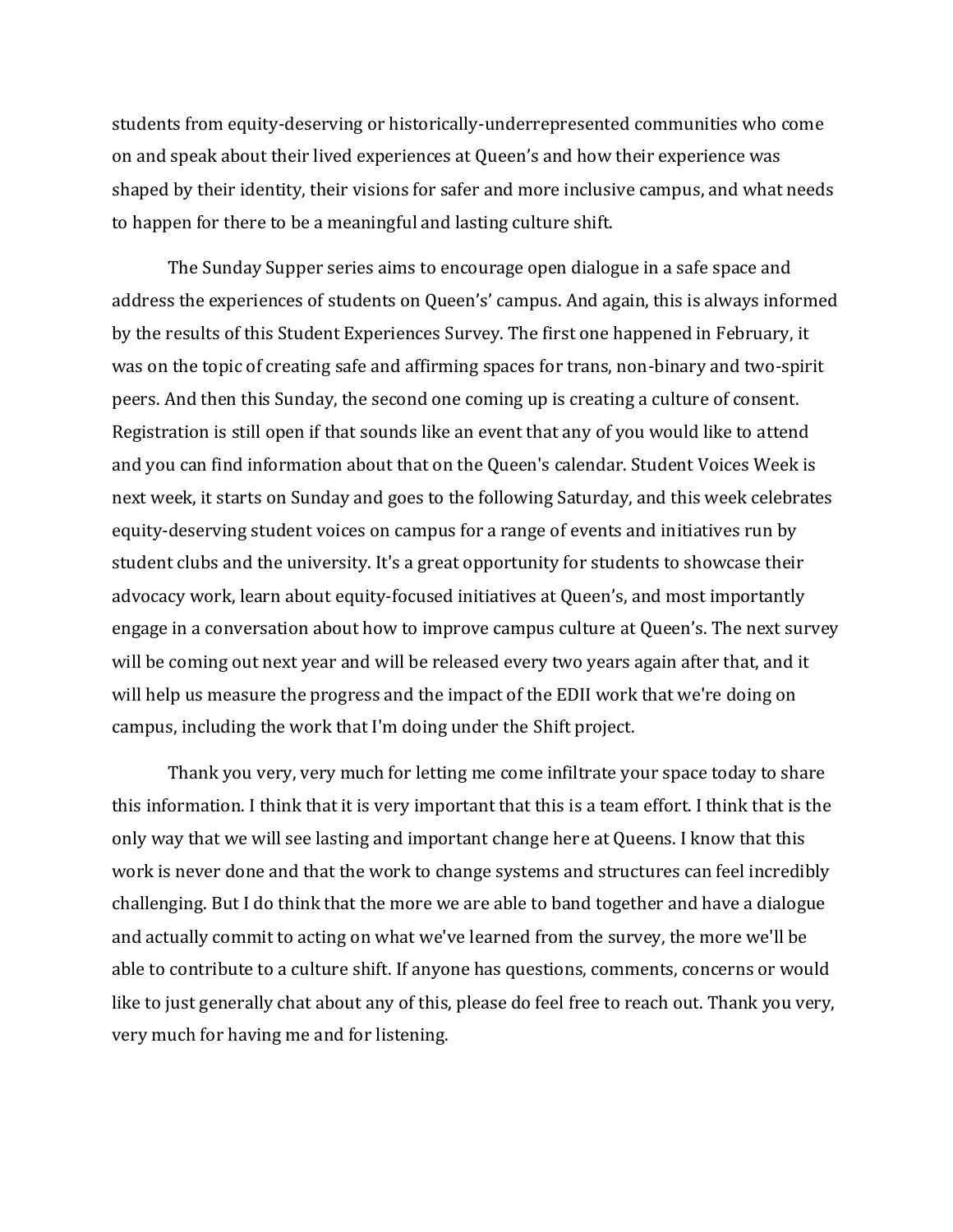Speaker Golrokhian-Sani: Alright, any questions? OK, I don't see anything, so I believe that now move on to the Executive Reports. First will be President Kasim.

### Executive Reports

Secretary Devenny: President Kasim could not be here this evening, unfortunately, he is very ill.

Speaker Golrokhian-Sani: Okay, then we'll move to VP-OPS Wong.

VP-OPS Wong: My report can be short and sweet, not too many updates as all the services have begun transition which is taking up a lot of our time. I just wanted to highlight two of our services have already moved as we prepare to move out of the JDUC. So Walkhome is now operating out of the Queen's Center or the ARC as many of you know it. And the same for the Printing and Copy Center, they are also now in the ARC. They're now on the 2nd floor behind Co-Gro in one of those big meeting rooms. We're also beginning preparations for the other services who will be moving out soon. I'll be sure to pass those updates along as those moves happen.

Speaker Golrokhian-Sani: Alright, thank you. Any questions? Okay, then onto VP-UA Seig.

VP-UA Sieg: Thank you all. I'll try and keep this pretty quick. We've had our spring OUSA General Assembly and we covered 3 pretty exciting papers concerning student financial aid, tech-enabled learning, and mature students. We did a wonderful job on the student financial aid paper, that's been really big advocacy priority this year. And if you recall at a previous Assembly I mentioned that this was one of our asks to Parliament, so very exciting to have some people from our own delegation working on that paper. So big shout out to them. We have the final rounds of the equity grants coming up, those will be opening up soon. Please apply to those if you're interested and spread the word. And finally, we have begun conversations with the Union of Undergraduates of Canadian Research-Intensive Universities, that's a bit of a mouthful, but that's our federal advocacy group. They're hoping to make their organization a little bit more legitimate moving forwards, and they've been making some strides this year. They incorporated and then they're looking to establish a fee to be able to hire permanent staff. So this fee will be likely coming to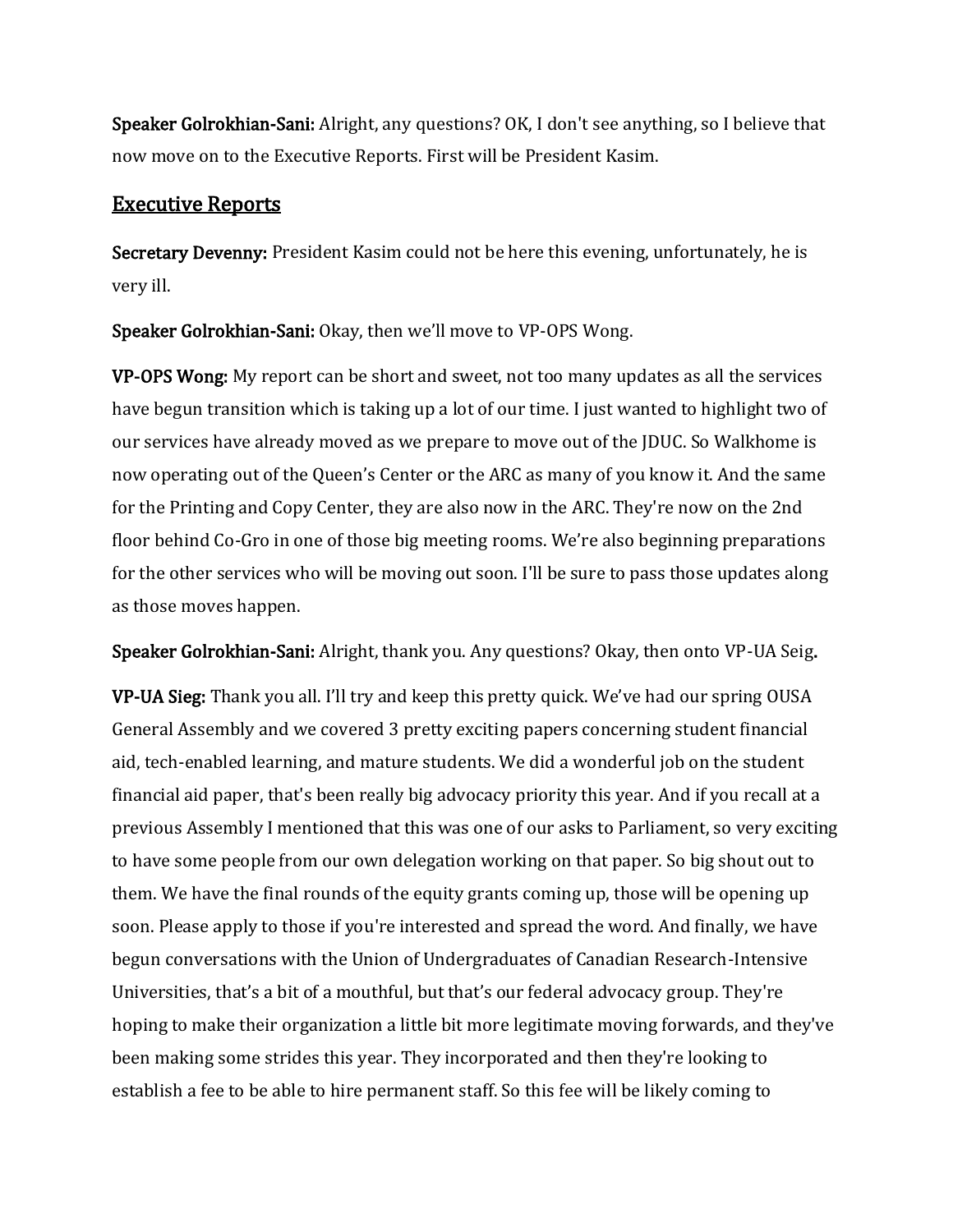referendum next year, but I just thought I would raise it now, it's going to be a conversation for next year's team. Other than that, the transition is going very well, very exciting for the new team and I will end it there. Thank you all, I'm happy to take any questions.

Speaker Golrokhian-Sani: Alright, thank you. I don't see any questions, so I guess we can move on. Chairperson Arora isn't with us tonight, so we'll skip ahead to the Undergraduate Trustee Report from Trustee Sharma if she's present.

# Undergraduate Trustee Report

Undergraduate Trustee Sharma: Hi everyone. March was a busy month for me because I attended the Board of Trustees March meeting and this will be my last one as the only student, So I'm really excited to have a new student on the Board. There was a lot of information and things that occurred at the Board meeting and they've been summarized on my Instagram. But I did want to highlight that there was a major decision passed by the Board about sustainability and a lot of it was because of student advocates who presented to the Board. There were a lot of motions passed about a carbon reduction plan and some concrete goals were set, which is really important for the university. Outside of that, I've also been working on some strategic planning, sitting on subcommittees, and I'll be continuing that into the summer.

Speaker Golrokhian-Sani: Alright, thank you. I see no questions. So we can move to the Student Senate Caucus Chair Report from Senator Nguyen. Oh, and I'm seeing in the chat that Senator Nguyen is not with us tonight. Alright then, onto Statements by Students.

# Statements by Students

### a. AMS Awards: Teaching Awards; Letter Award

Speaker Golrokhian-Sani: First, I'll pass it over to Secretary Devenny to speak on the AMS Awards.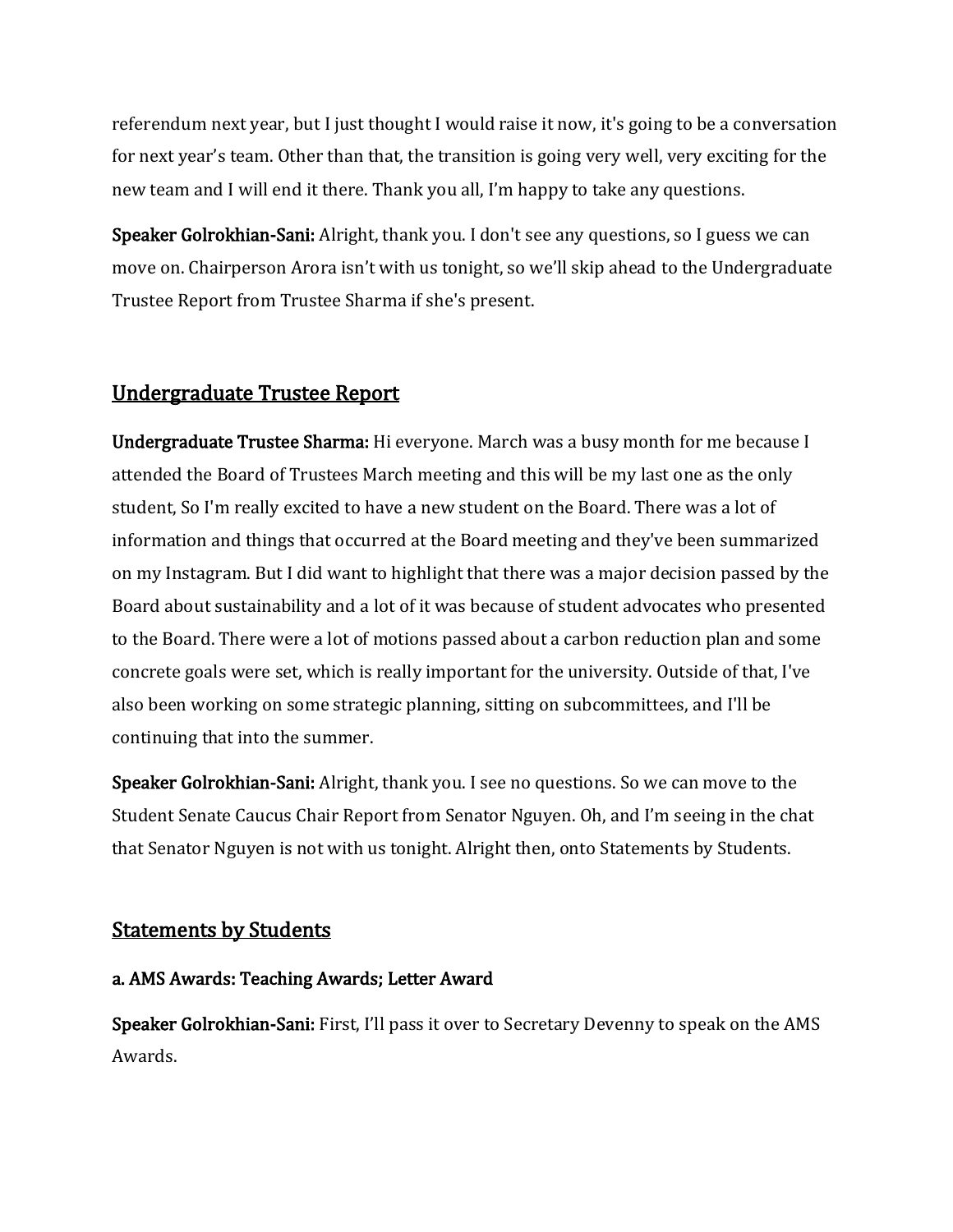Secretary Devenny: I just wanted to go over some of the awards that we are revitalizing this year, ones which I'm not sure if they've been awarded for a few years. We've got some very interesting awards this year and I was going to co-present this with Samara, but Samara could not make it today. But she's also got some awards within her Commission. First, we have the Frank Knox Award, for an instructor or professor that's gone above and beyond, so if you have an instructor like this in your department then nominate them. We also have the Christopher Knapper Award and the Educational Excellence Teaching Assistant Award, these are for the same thing, for a TA that goes above and beyond, and shows high empathy for students.

Then we have some awards for students. The AMS Letter Award, so nominate a friend or peer that has made a significant contribution to the AMS. I know. I know a lot of people that are so deserving of this award and I can't wait to see who we get. And then the Undergraduate Research Mentorship Award, which we're continuing this year, for a thesis supervisor, or someone who's really supported you in your research endeavors. Then we have Samara's and the Social Issues Commission's awards, including the Robert Sutherland Prize for outstanding leadership for a student of color. There are also equity grants for different clubs and equity groups on campus. So check the Instagram page for the Social Issues Commission. And if you want to go find the nomination forms for the awards from my office and Ryan's office, go to @AMSgovernance on Instagram and go and "nominate". Please just nominate who you can. You could just forget the word count too if you're really just short on time. We just want nominations. We want to see the good things that people have done and showcase them and celebrate them. And for a lot of these awards there will be receptions later on in April for the winners. So yeah, that's AMS awards. I'm very excited!

Speaker Golrokhian-Sani: Any questions for that? If not, I think we can move onto the Rector reveal!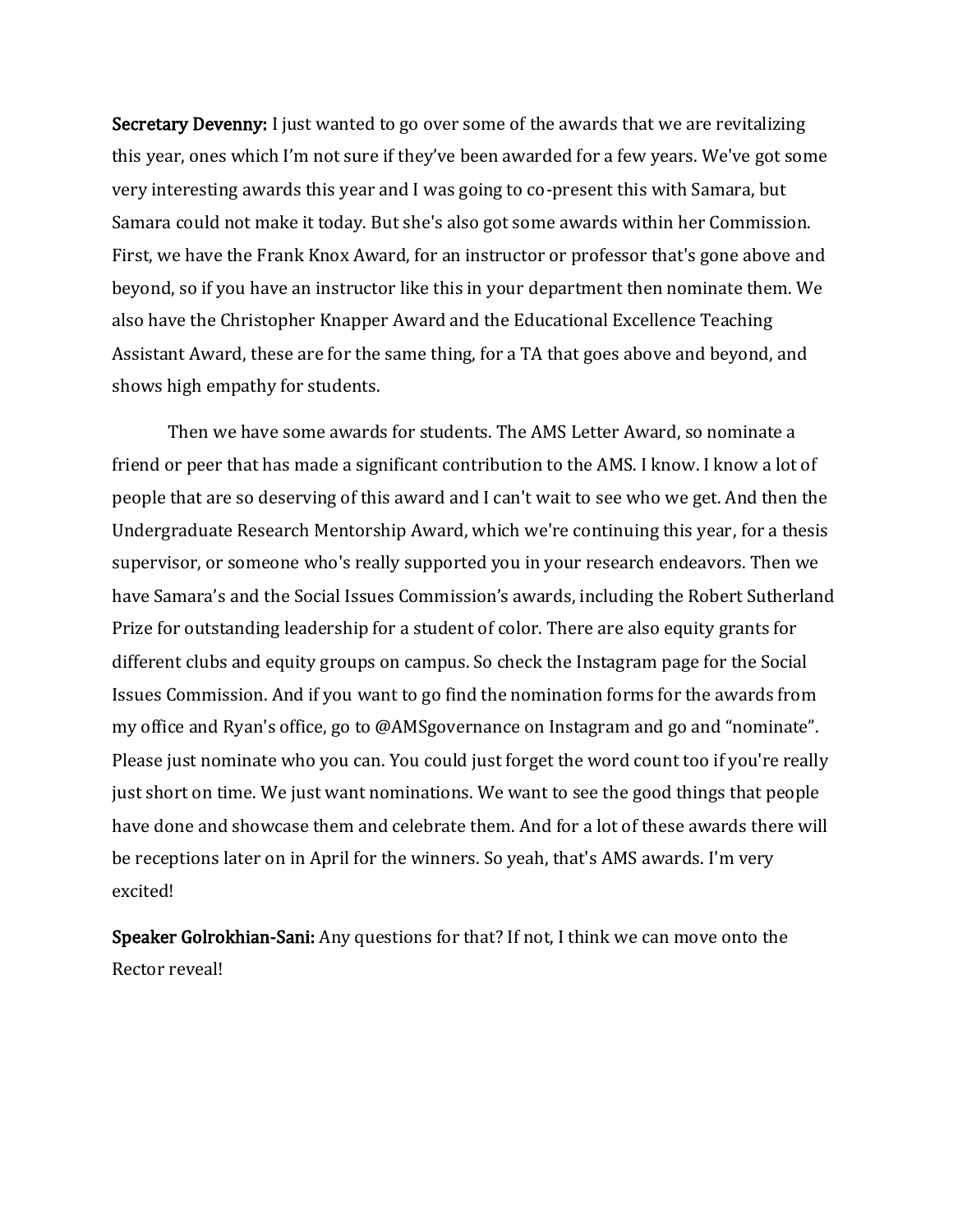#### b. Rector Reveal

Secretary Devenny: I'd like to invite our new 38th Rector, Owen Crawford-Lem, to give us a little bit of an introduction and share how excited he is to join us at Assembly today and take on this role.

Rector Crawford-Lem: Yes, I'm incredibly excited to be joining everyone at Assembly today. Thank you, Laura. I hope everyone can hear me. I don't have office hours going yet, but if the door is open, come in. I'd love to chat and see some friendly faces. The Rector's email is up and going now, so if you guys need any correspondence on that end just shoot me an email [rector@queensu.ca.](mailto:rector@queensu.ca)

I know we talked a little bit about awards already, but we have the Tricolour Award all ready to go on April 8th at 7:00 PM so I encourage everyone to register. I'd love to see you guys there. I know there's some pretty phenomenal students being nominated and winning the awards there. Otherwise, the transition really just started a few days ago. A huge thanks to Laura and the elections team for setting up a great election with an unprecedented amount of candidates. I can only imagine how much work that is, so thank you very, very, very much. On another note, I know everyone is transitioning out while I'm transitioning in. I wish we had all had a little bit more time to work together. Would you all mind making sure that in your transitions you mention that there is a new Rector, his name is Owen, and he's here for everyone. As I kind of get my footing, it'll be a little bit of a rocky road, as I'm sure it will be for everyone through the transition, but we're all in it together and I'd love to make sure that I either connect with everyone outgoing or everyone incoming or a little bit of both. There are a lot of people to have meetings and consult with, but definitely pop by and make sure that everyone incoming knows that I'm here now. Thank you everyone!

Speaker Golrokhian-Sani: Alright, thank you. Any questions? I don't see anything. So I think now we will be moving on to the Amended Statements by Students, beginning with President Roos.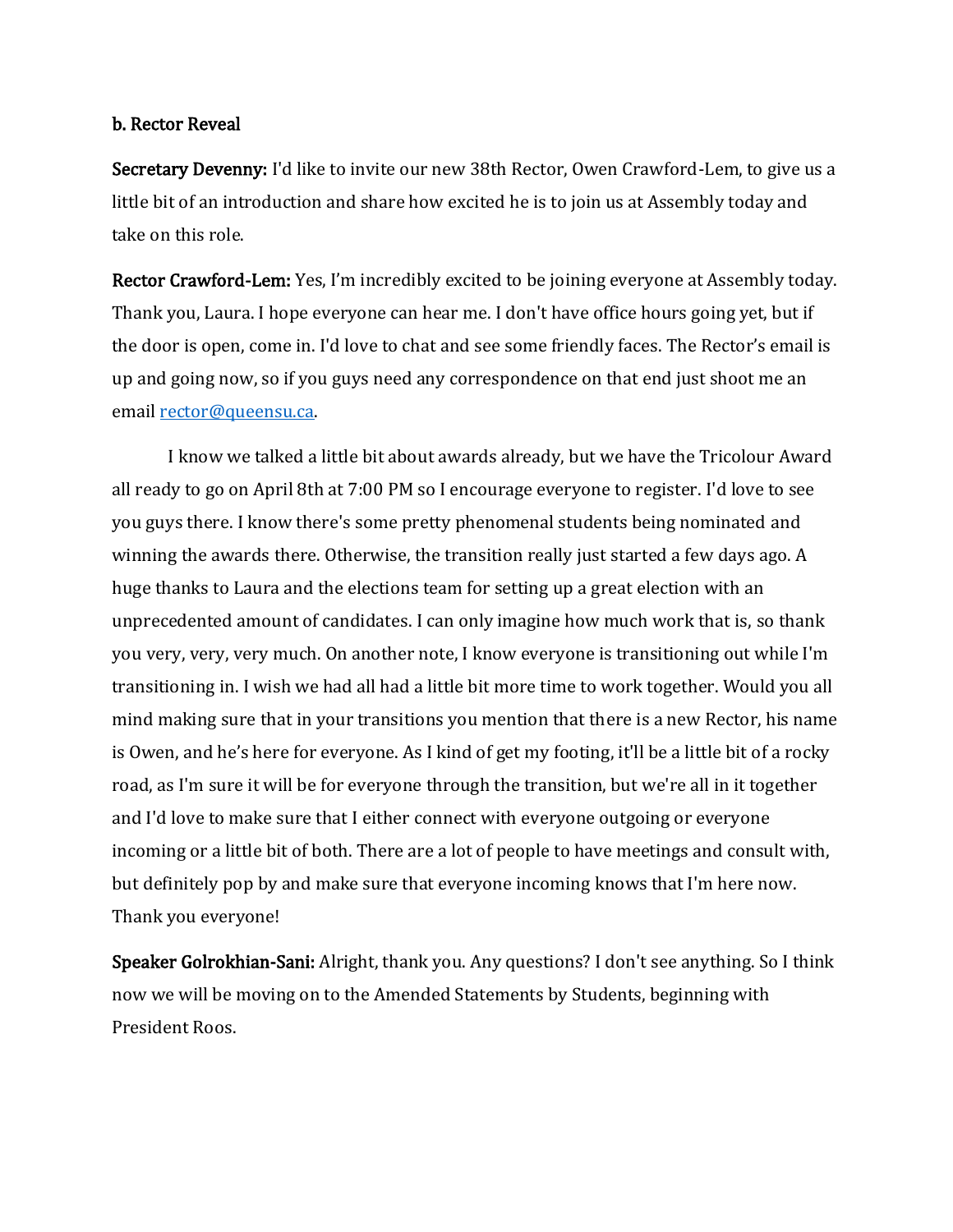ASUS President Roos: Yes, hi everyone. I'm just here to give a brief ASUS update as well as a much larger update pertaining to the Sexual Violence Prevention and Response work which has been happening internally in ASUS. Similar to every single other faculty society, we've been in the process of transition hiring, running our formal events, as well as our end-ofthe-year in-person events which is very exciting. We're also preparing for Orientation in the Fall and closing off a really fun and wild year. We're focusing on ending the year in a away that builds community and still celebrates in a fun and safe way. We have emails for the recipients of our Arts and Science Undergraduate Research Fund going out this upcoming week. Our services are still running, including the Good Times Diner, our hot meals services, and our jacket sales. We've concluded our Thought Exchange I'm currently working with Wendy to release a report surrounding that as well as compiling reports surrounding the Queen's Perception Survey, which we did this year as well as consultations on SVPR which will happen throughout December.

We are also running an event in conjunction with QSAA this upcoming month to promote some of the artwork done by Indigenous artists that will be featured in their function room, which is really exciting. We're also working on cementing our Sexual Violence Prevention and Response Task Force. We have established an SVPR Director this past month, which is really exciting and are looking to cement this role long-term into ASUS. In addition to that, seeing as we know a lot of the Queen's community is sick, we also have a lot of rapid antigen tests at ASUS which we are giving out to students publicly right now, seeing as a lot of students are testing positive.

The main reason that I wanted to touch base with all of you today was surrounding some work that's currently happening by ASUS Second-Year Interns who are involved in the ASUS City Engagement Program. They've been working throughout this past year on our sexual violence prevention and response policies. They've been working to get trainings implemented, but what this discussion today is really pertaining to is the Queen's policies. Our team has done a review with the support of different Council members and different Queen's stakeholders in our sexual violence prevention policy. They've conducted a lot of research and have a framework set up for the way a Sexual Violence Prevention